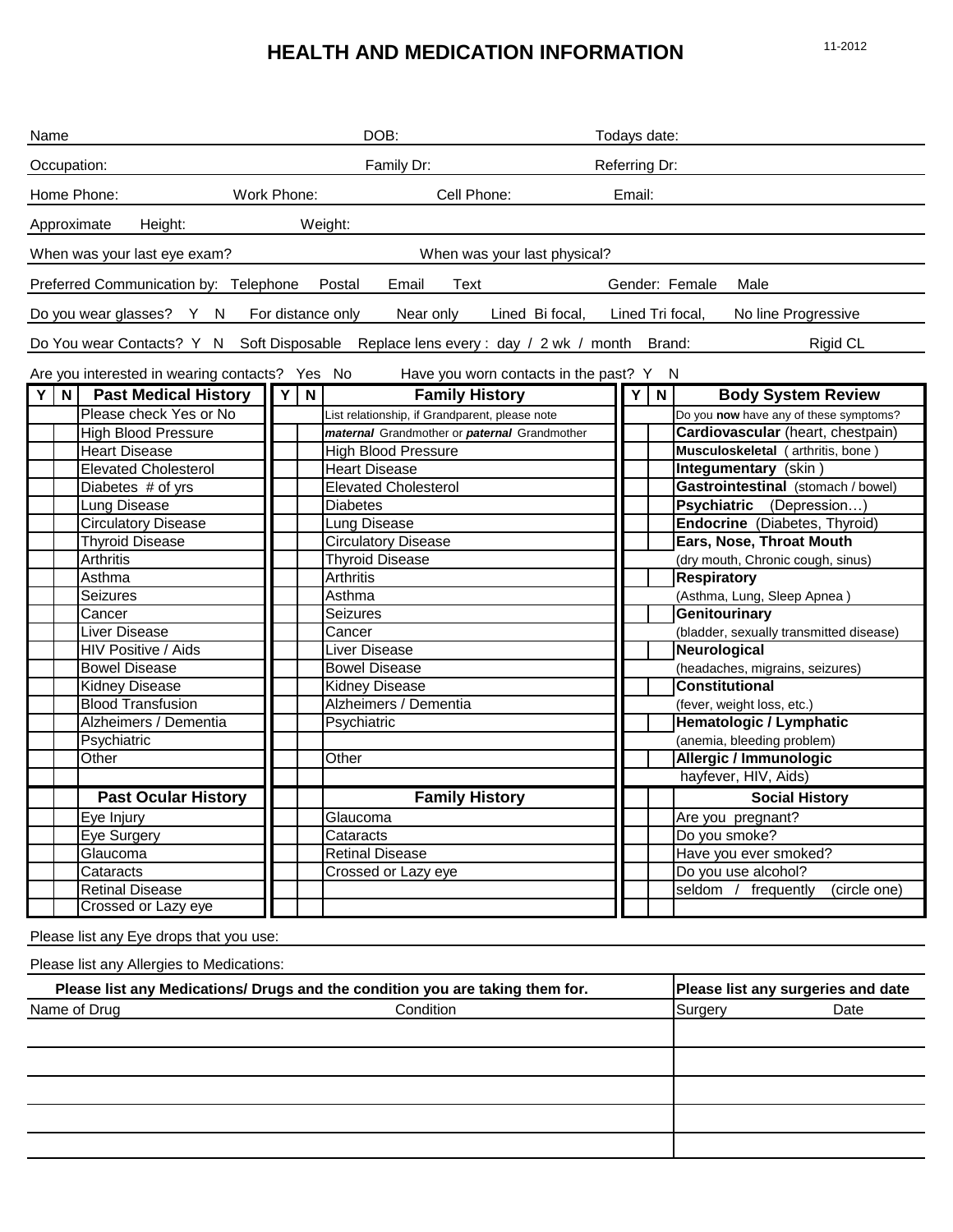## **Insurance Information**

| <b>PATIENT INFORMATION</b>                               |                               |                                       |        |                             | <b>Today's Date:</b> |         |           |            |
|----------------------------------------------------------|-------------------------------|---------------------------------------|--------|-----------------------------|----------------------|---------|-----------|------------|
| Last Name:                                               | First Name:                   |                                       | M.I.   | Nickname:                   |                      | Gender: | Age:      | Birthdate: |
| Telephone: (Home)                                        | (Work)                        |                                       | (Cell) |                             |                      | SSN:    |           |            |
| Address:                                                 |                               |                                       | City:  |                             |                      | State:  | Zip Code: |            |
| Preferred Language:                                      | American Indian/Alaska Native |                                       |        | Asian                       |                      |         |           |            |
| African American<br>Hispanic                             |                               | Native Hawaiian/Other Pacific Islands |        |                             |                      | White   |           |            |
| Communication Preference:<br>E-Mail<br>Text<br>Telephone |                               |                                       |        |                             |                      |         |           |            |
| Employer/School:                                         | <b>Marital Status:</b>        |                                       |        | E-Mail Address:             |                      |         |           |            |
| <b>Employment Status:</b>                                | Occupation:                   |                                       |        | Referred to this office by: |                      |         |           |            |

| <b>SPOUSE'S INFORMATION (if applicable)</b> |        |       |                |        |           |  |  |  |
|---------------------------------------------|--------|-------|----------------|--------|-----------|--|--|--|
| Name:                                       |        |       | Date of Birth: |        |           |  |  |  |
| Address:                                    |        | City: |                | State: | Zip Code: |  |  |  |
| Telephone: (Home)                           | (Cell) |       |                | SSN:   |           |  |  |  |
| Employer:                                   |        |       | Occupation:    |        |           |  |  |  |
| Employer's Address & Phone:                 |        |       |                |        |           |  |  |  |

| PARENT/LEGAL GUARDIAN'S BILLING INFORMATION (if applicable) |        |       |             |        |           |  |  |
|-------------------------------------------------------------|--------|-------|-------------|--------|-----------|--|--|
| Name:                                                       |        |       |             |        |           |  |  |
| Address:                                                    |        | City: |             | State: | Zip Code: |  |  |
| Telephone: (Home)                                           | (Cell) |       |             | SSN:   |           |  |  |
| Employer:                                                   |        |       | Occupation: |        |           |  |  |
| Employer's Address & Phone:                                 |        |       |             |        |           |  |  |

| <b>INSURANCE INFORMATION</b>  | <b>Primary Vision Insurance</b> | <b>Primary Medical Insurance</b> |
|-------------------------------|---------------------------------|----------------------------------|
| Name of Insurance Company:    |                                 |                                  |
| Name of Primary Insured:      |                                 |                                  |
| Primary Insured SSN:          |                                 |                                  |
| Primary Insured Birth Date:   |                                 |                                  |
| Primary Insured ID Number:    |                                 |                                  |
| Primary Insured Group Number: |                                 |                                  |

While the filing of insurance claims is a courtesy that we extend to our patients, all charges are your responsibility.

#### **ACKNOWLEDGEMENT OF FINANCIAL RESPONSIBILITY:**

**I certify that the above is correct. I agree that if the account is not paid the cost of collections, including all attorney fees and court costs incurred will be included as part of my financial obligation.**

**Signature**